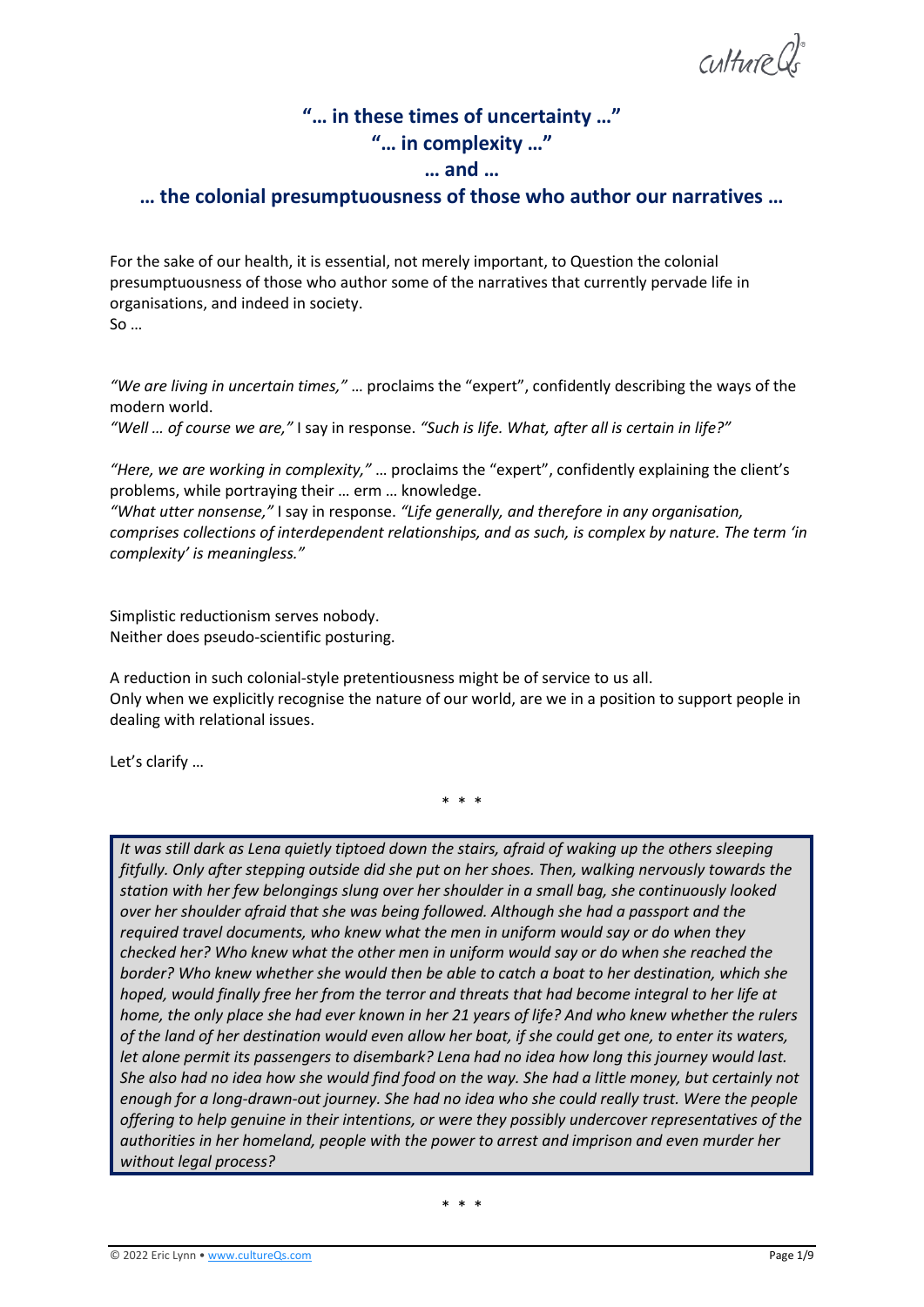Culture Cls

#### *Who is or was Lena?*

... Is she a refugee in the 21<sup>st</sup> century attempting to escape the oppression in Afghanistan or Syria or … Libya or Myanmar or Russia or …?

 $\ldots$  Is she a refugee who, in the 20<sup>th</sup> century, manged to escape one of the numerous military dictatorships in Latin America?

… Is she a refugee who manged to escape Idi Amin's persecution of Ugandan citizens of Asian origin in the 1970s?

… Was she a refugee who manged to escape the slaughters practiced by Hindus and Muslims on one another in 1947 following the partition of the former British colony into countries that were then named India and Pakistan?

Lena could be any of these people.

She could also be one of millions of other people with a similar story.

She could have lived during any century going back thousands of years.

Little in life is certain.

Here, however, we can confidently ascertain that life for Lena was indeed uncertain, entailing a degree of complexity that is probably unimaginable to anyone who has not been a refugee.

\* \* \*

So … Who was Lena?

Lena (not her real name) was a childhood friend of my mother who told me her story when I met her during my first visit to Israel in 1973. Like my mother, she felt forced to escape her homeland in 1935, leaving behind her parents and numerous other relatives who simply did not want to believe the reality of the Nazi terror sweeping though Berlin and the rest of Germany. Lena never again saw her parents.

I never met my grandparents. I never met the vast majority of my ancestors. All were murdered by the Nazis during the 1930s and 1940s.

\* \* \*

During the 1930s, the period of Lena's escape, the whole world was highly *volatile*. The *uncertainty* that pervaded life throughout the world was certain to greet anybody fortunate enough to wake up from their sleep.

Even with my family's history embedded in my bones, I personally feel challenged to imagine the *complexity* entailed in simply being able to stay alive, not knowing where to get food, perhaps even water, while continuously under the threat of being killed, without a place to call home, perhaps even without a roof over one's head.

The *ambiguity* and potential ambiguity in every single interaction … *Who could one really trust?* … can probably only be imagined by those unfortunate enough to have personally experienced being the victims of war and persecution.

Volatile. Uncertain. Complex. Ambiguous. Did people speak of VUCA during the 1930s and 1940s? Almost certainly not. They had far more pressing matters to consider than vacuous acronymic bullshit. We'll return to VUCA later.

\* \* \*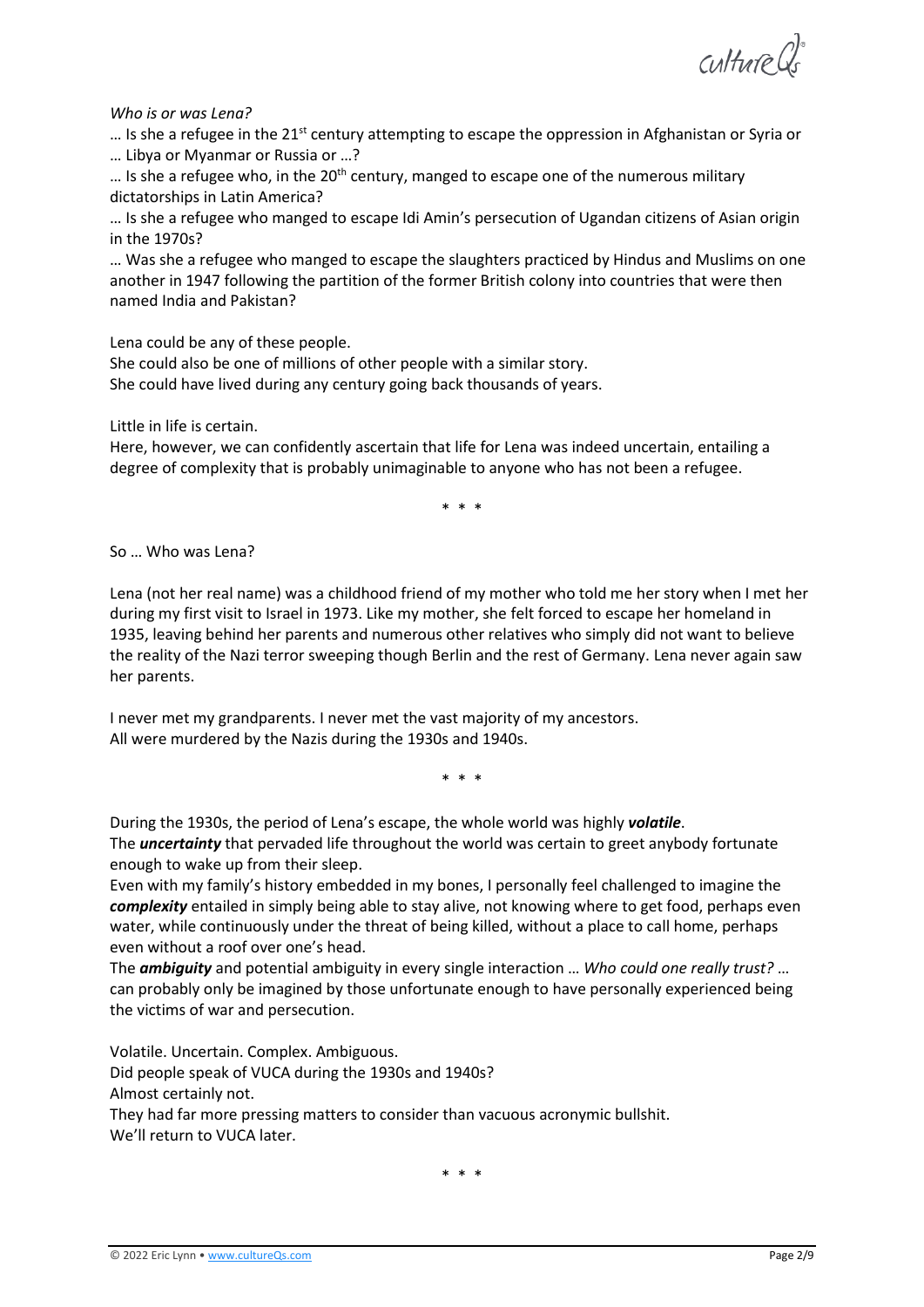Culture Cl

## **Helpful Consultants for Our Uncertain Early 21st Century World**

Today, early in the third decade of the 21st century, we are indeed living *in times of uncertainty*. Of course, we are. How could we not be?

… such is life …

Today's corporate and political environments are teeming with "expert" "consultants" who, quite selflessly … for a not-so-small fee … offer to help us "navigate" these times. It is certainly a mystery how human beings managed to survive prior to the age of these experts.

Yet they did … for one simple reason …

## *We have always lived in times of uncertainty … … because … … with change being the oxygen that gives life to life … … the outcomes of changes … therefore life … are always uncertain … … such is the nature of life.*

Whatever happened in the past has already happened … events which we interpret through the naturally-limiting lens of our own lives to date.

Whatever is happening now is happening … events which we interpret through the lens of our own lives to date.

Whatever is going to happen in the future is ... going to happen. We may guess the outcomes of particular actions and activities. We may act with the intention of achieving a specific outcome. We may hope for specific outcomes, we may predict them, we may run reams of data through specifically designed programmes to make these predictions. Nevertheless … all outcomes are unknown. Nobody can realistically claim to "know" what will happen. Future outcomes are uncertain. …

…

But … claim these "expert consultants", when challenged, brandishing their expertly crafted expert data-crunching models … *"we are living in unique times"*. They have never been experienced before. The complexity we face is unique.

This too is true. Inevitably. All times are unique … wherever in the world we may find ourselves.

… this too is the nature of the world …

\* \* \*

#### *"… in these times of uncertainty …"* **illustrated**

Let's illustrate this idea … by considering a small … a very small selection of examples of *"times of uncertainty"* in the world … times of uncertainty for individuals … for groups of individuals … for whole regions of the world …

…

…

…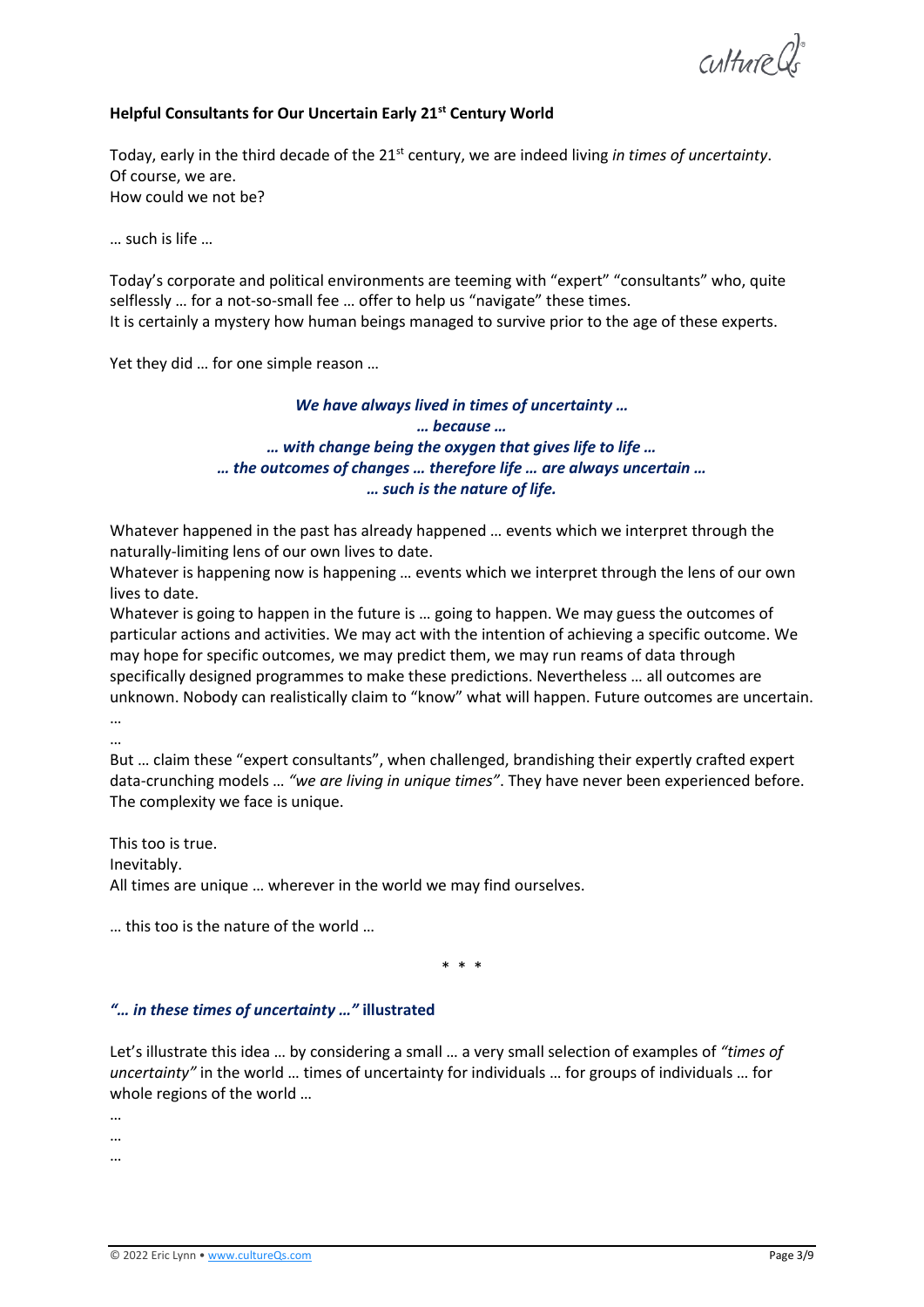culture

The 1990s, the period immediately following the fall of the Berlin Wall and the collapse of the Soviet Union … in Europe, as well as some other regions of the world.

## *… in these times of uncertainty …*

The late 1960s and early 1970s, a unique period in the western world denoted by rebellion against established political and educational structures.

## *… in these times of uncertainty …*

*It was while working in the country in 2009 that Kanoa told me of her life growing up in a village in central Laos, where over one-third of the adults had lost at least one limb as a result of entering fields peppered with the landmines planted there in the 1960s by the US army during what is locally known as the American War.* 

## *… in these times of uncertainty …*

*Early 1979. I was a young naïve carefree traveller, backpacking in Mexico. Late one afternoon I went into a café to shelter from the rain and was soon joined at the table by another young guy. As I lit the candle on the table after lighting a cigarette, he began shouting hysterically for me to put it out. I learned that, as a result of his experiences as a conscripted soldier in the Vietnam War (or the American War as people from South-East Asia refer to this period), he was traumatised by the flames of fire. I have no idea whether he ever found peace.*

## *… in these times of uncertainty …*

*It was in 1976 that I met Armando. He told us the story of his escape from the terror in Angola, where he was born and came of age, his home. During the war of independence from Portugal (Armando supported independence but not war), anybody who was perceived as 'white' was sought out and slaughtered. He told of the illegal border crossings, being treated as a pariah wherever he went, of feeling homeless. In 1979, I visited him in Belo Horizonte where he had joined his parents in trying to build a new life. He still felt restless, lacking roots.*

#### *… in these times of uncertainty …*

*In the 1970s, 21-year-old Alfonso was imprisoned in Argentina for participating in a local group advocating for democracy and freedom. He was lucky, and released without being tortured, finally finding his way to Europe to seek asylum. Many of his friends were murdered. Alfonso's is merely one example of the countless stories told to me by friends and their friends, of imprisonment and finally escape from the brutal military dictatorships in Latin American during the 1970s.*

#### *… in these times of uncertainty …*

It is 1945. World War II is finally over. Europe is a pile of rubble, with millions of refugees moving in all directions simultaneously, some trying to return to a place they once called home, some trying to escape from a place they once called home out of fear for what might come. Would they be able to escape? Would they even find food and water to survive until the next day?

## *… in these times of uncertainty …*

*My mother's father was conscripted into the army in 1914 to fight in World War I. I was about 10 years old when she mentioned the stories her father had told her after returning. He, of course, never*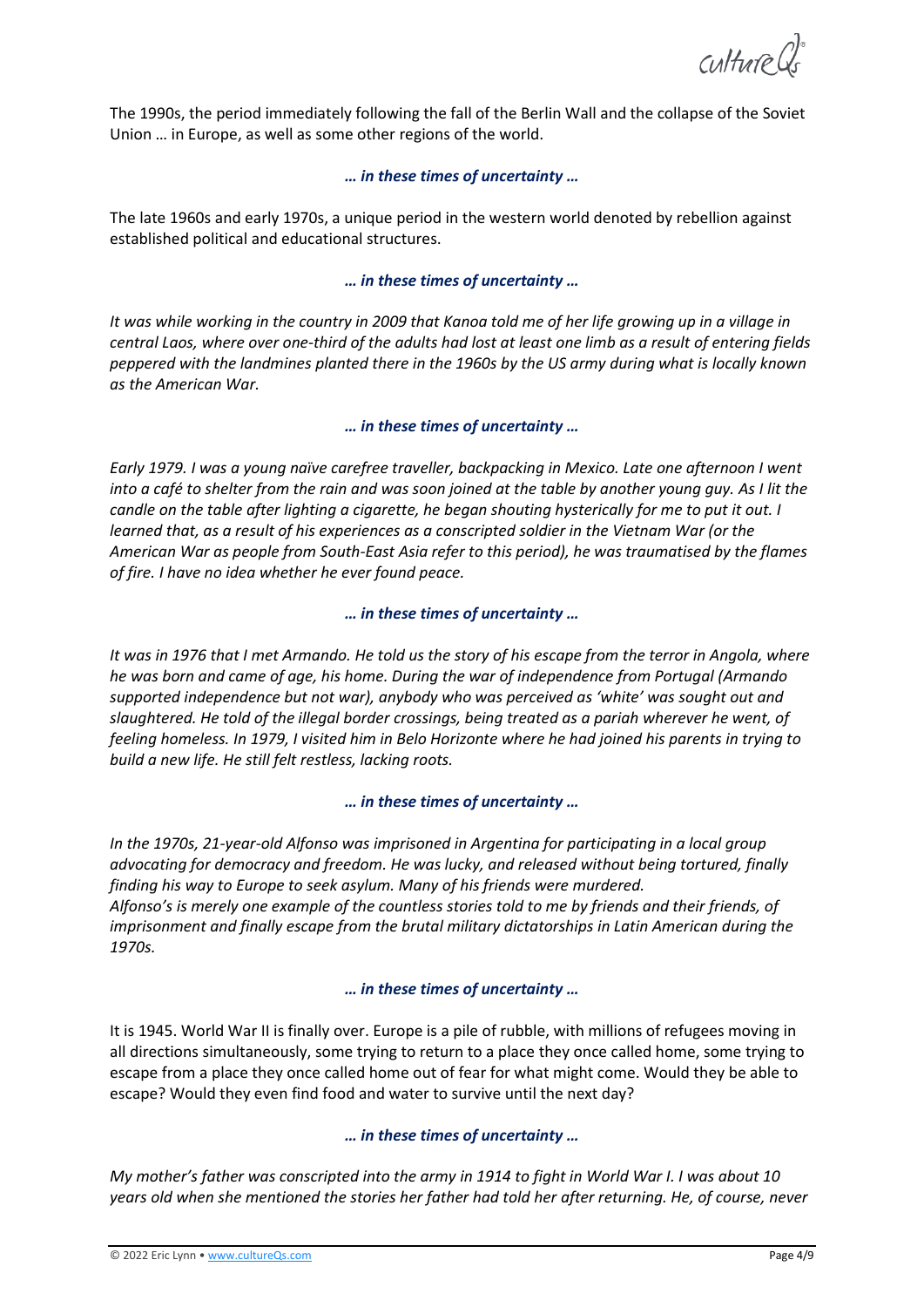culture

*knew whether he would return. Very many of their neighbours didn't. Millions of human beings were killed in countless slaughters perpetrated in the name of … I'm not sure what to be perfectly honest. This was supposedly the "war to end all wars". 1939, a mere 21 years after the end of the First World War, marked the start of World War II.* 

#### *… in these times of uncertainty …*

Between 1845-1852, the potato famine ravaged Ireland. What would the poor people eat, merely to be able to stay alive? As for those who decided to leave their homeland for America, knowing they would never be able to return … what awaited them there … if they even survived the Atlantic crossing?

#### *… in these times of uncertainty …*

15<sup>th</sup> Century Spain: Would the Jewish family escaping the inquisitions survive to tell the tale or would they be captured and murdered while attempting to reach a boat that would take them to unknown shores … or … to the bottom of the ocean …?

#### *… in these times of uncertainty …*

Medieval England: Imagine the strong young farmer working in the fields with his father as he heard galloping horses and saw the soldiers. Dropping his tools, he headed for the woods. Would he escape the clutches of the King's horsemen rounding up soldiers for the next war? And what would happen to the women of the village? What would become of the older men when the soldiers realised that the young ones had escaped? And the children?

#### *… in these times of uncertainty …*

Any day in the 19<sup>th</sup> century: How would the day end for the villagers in West Africa? Would they sleep at home or be captured, to be later sold as slaves in America or the Caribbean?

#### *… in these times of uncertainty …*

Any day during the  $16^{th}/17^{th}/18^{th}/19^{th}/20^{th}$  century in Africa, or Asia or the lands we today call Latin America or Canada or the USA or Australia or New Zealand or an island in the Pacific Ocean, or … Imagine … being a villager, simply living your life among your community. You know your land has been colonised, stolen by others more powerful. What would these powerful colonial masters demand of you and your relatives and friends tomorrow?

#### *… in these times of uncertainty …*

In 1993, Anni Wolf, an old friend of my mother from Berlin who also fled Nazi persecution, described her life in Israel: *"In the 57 years that I have been living here [in Israel], I have experienced very few periods of calm."* 

#### *… in these times of uncertainty …*

\*\*\*

These examples are merely a fraction of those I personally could relate. Each reader will be able to tell their own stories, some experienced, others heard.

Each story is unique.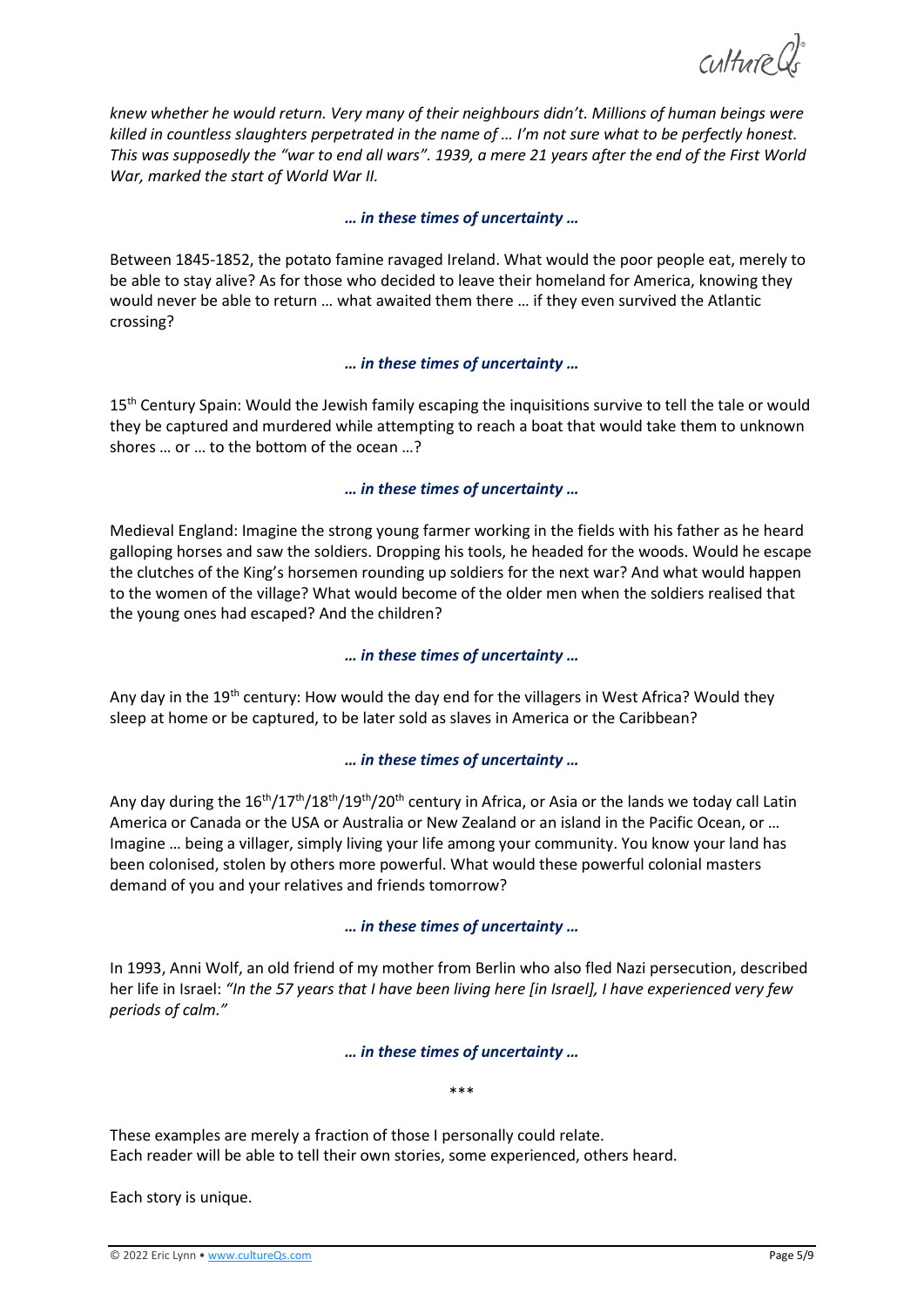Culture Cls

Each experience of each event is unique. Each context is unique. Each period of time forms part of the context that is unique.

Regardless of how others may describe any particular period in which humans have inhabited our earth, the future, even tomorrow, is never … ever … certain.

\*\*\*

## **"Uncertainty" and "Complexity" in the 21st Century Business World**

Let's return to our "expert consultants" in the business world. Many would claim this context, the business world, is special. It's not.

Business too, in whichever form it may be practiced, has always been part of life.

Just consider the ubiquitous market place in the town square. We can find them almost anywhere … as we always could in centuries gone by.

Today, we generally use "the business world" to describe an arena that is denoted by the complex interrelationships among producers, financiers, politicians, service providers and more, spread throughout the world.

Each of these groups comprise collections of highly complex individual human beings, operating in a complex web of relationships that begin "at home" and naturally increase in complexity as the web encompasses others further afield.

The nature of these interrelationships may be so complex and nebulous that our "expert consultants" are frequently inclined to describe the context of our working lives using the scientificsounding albeit meaningless expression … *"in complexity"* … which … of course … they will quite selflessly, help us to "navigate" for a not-so-small fee. These times are, after all, "unique".

Before drowning in the populist narrative that proclaims living and/or working *"in complexity"* is in some way special or unique …

… I suggest we pause for a moment …

…

… to consider …

…

… the degree of complexity in the life of any refugee attempting to merely survive, stay alive, while being pursued by those intent on persecuting them and/or taking advantage of them … without food, without knowing where to get clean water to drink, without shelter from the cold or the heat, without even knowing how to reach a destination they may never reach, without even knowing whether this destination will indeed be safe for them, without knowing whether they can trust the person offering them help, perhaps having lost their family, perhaps without those pieces of paper we refer to as identity-cards/passports/visas.

This refugee could be living in 1930, 1940, 1950, 1960, 1970, 1990, 2000, 2020, 1850, 1580, 1750, 2030.

Let's remind ourselves …

## *Life comprises collections of interdependent relationships, and as such, is complex by nature.*

Using the static term *"in complexity"* to describe any context in a living, dynamic, system … for example, an organisation, a corporation, society … stamps upon the liv-*ing* of the life in the system.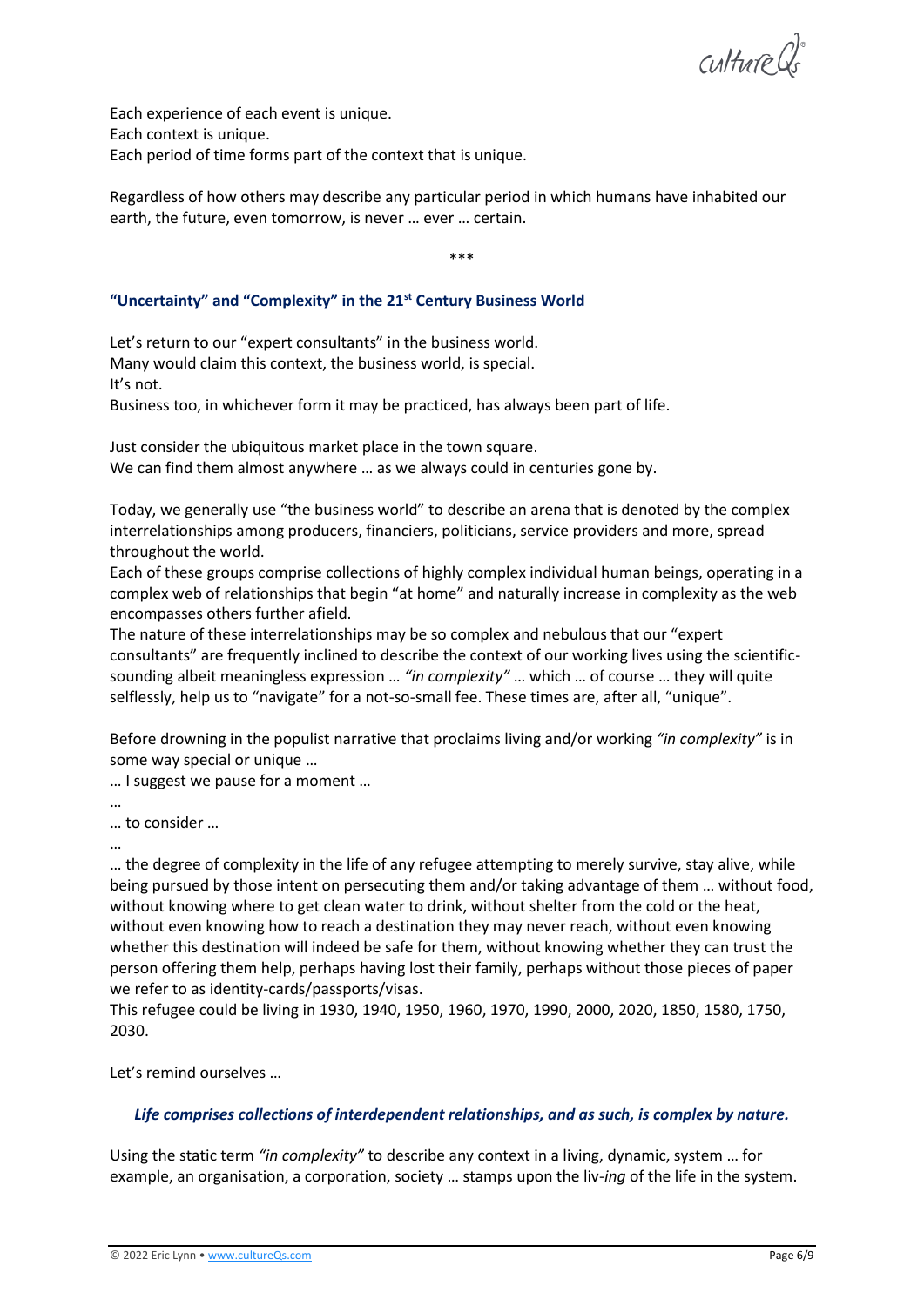culture Qs

Such (ab)use of language actually constitutes a wonderfully clear example of objectification. Exacerbating this abuse in order to sell services based on such claims is at the very least, a display of a lack of awareness of the nature of our world. If done knowingly, while claiming to explicitly recognise the dynamic nature of life, it becomes ethically questionable.

\*\*\*

#### **So, what about VUCA …?**

*… this Volatility … Uncertainty … Complexity … Ambiguity … that … supposedly … describes our modern world so … erm … clearly …*

The term was coined by the US military to denote the state of the world following the collapse of the Soviet Union. Countless businesspeople, politicians and consultants have pounced upon this apparently convenient simplistic explanation to denote our times and offer so-called "solutions" to overcome/navigate these times. Regardless of opinions on the quality of these "solutions", the basis for them is fallacious.

Because …

VUCA does not describe the world following the collapse of the Soviet Union.

It describes how the US-military-machine perceived the world following the collapse of the Soviet Union.

Suddenly, they found themselves unable to predictably identify an enemy that justified their existence.

This distinction is essential.

Furthermore, we, as citizens, need to recognise that in supposedly providing an "explanation" of the world, the US military has effectively colonised the public perspective … very persuasively … by spreading a description that suited their purposes. They have created a new narrative.

VUCA does not describe our world. VUCA has never described our world.

The nature of our world is far too complex to be reduced to populist, and in this case, violent acronyms.

\*\*\*

## **Who controls the narratives that pervade our world? Why? How?**

Let's look briefly at some patterns of colonisation and what we might describe as colonial-style behaviour.

One key characteristic is the assumption, an assumption that is simultaneously arrogant, ignorant, toxic and simply wrong, that one group of people has the right to decide over the lives of others and that their views are somehow "superior" to others. Such behaviour amounts to the violent abuse of power.

An additional characteristic of these patterns is the assumption that so-called "information" originating from particular "recognised sources" has more value that that from other sources simply because of the status of these sources. Such "recognised sources" include: leaders of sects,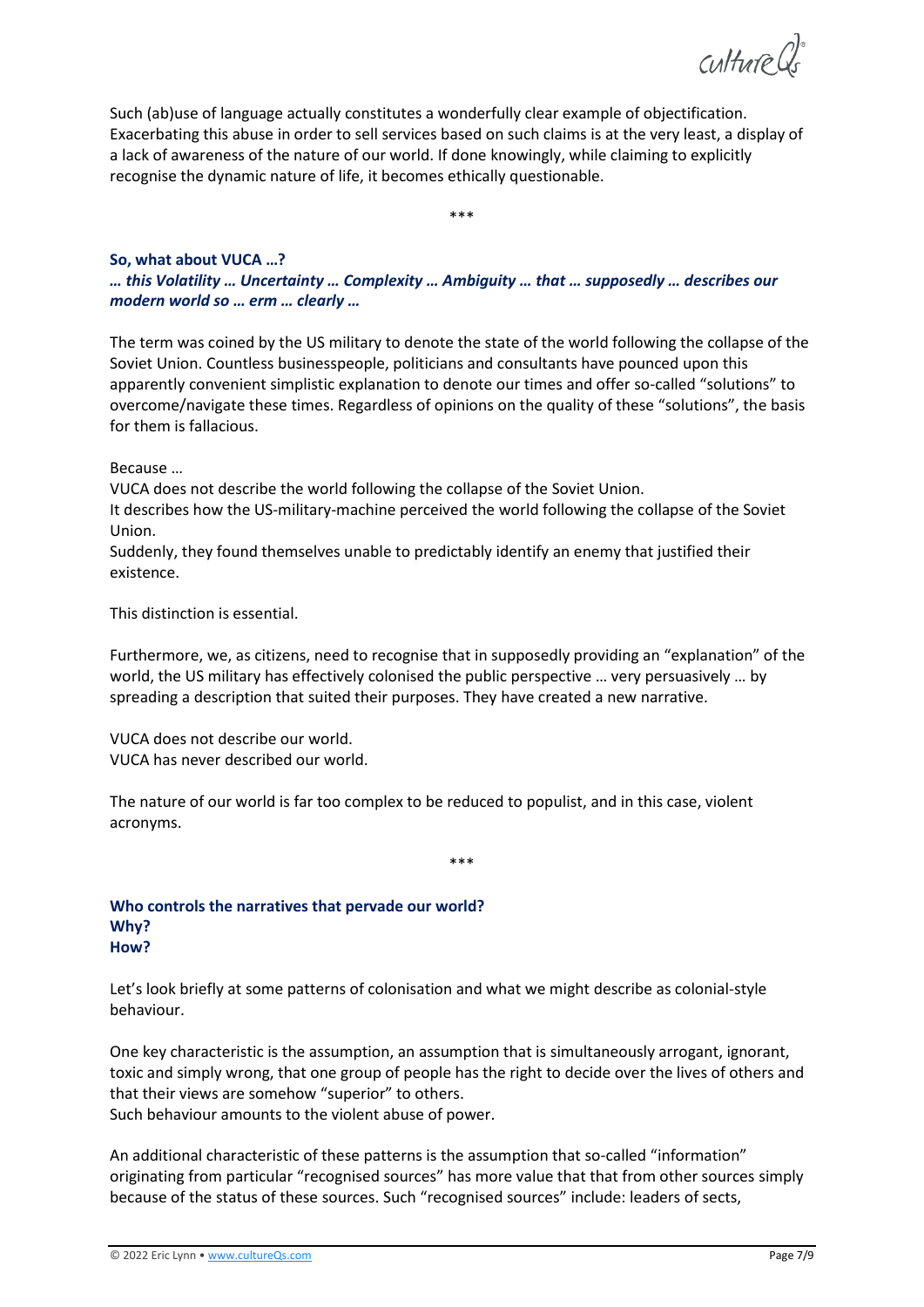culture Q

frequently referred to as religions; those holding academic titles such as Professor or Doctor; senior executives of national and international institutions, and large corporations; political leaders; studies using scientific method, regardless of whether the context and content and substance of the study is actually scientific or pseudo-scientific or even meaningful.

We could describe this inappropriate and manipulative abuse of status as violent abuse of power.

## The narrative: *"in these times of uncertainty" …*

A short time ago, I noticed a social media post in which someone had written the following on a flipchart: *"What is home in these times of uncertainty?"* Now, I know this person, having long admired their work which displays a clear understanding of the complex relational nature of our world, a world in which nothing can be certain because cause and effect in natural (as opposed to mechanical) interactions can hardly ever be clearly specified. Having held countless wonderful conversations with them, I felt so disappointed when I saw this. I also felt some anger. The Question is manipulative, populist and colonial.

"What is home?" is a great Question … one that may cover highly complex multiple realties. It's a Question that, due to the history of my family, has become ingrained in my bones and in my cells, accompanying me throughout my life. It is alive … in the experience that is the experience of my life.

For a person with a huge following to abuse this Question, somehow pretending to be able to offer insights into the complex nature of life for those who face it, by adding the meaningless suffix *"… in these times of uncertainty"* … is misguided if not presumptuous.

Here we have colonialism in action … an abuse of the power that the popularity of narratives conveys upon their authors.

#### *Who controls the narrative?*

Inevitably, it is those who hold some form of power, whether the source of this power is force, or democratic process, or influence … which in so many cases, arises from manipulation.

#### We could ask ourselves …

*"To what extent should we take seriously the narratives brought into the world by those with power and/or influence?"*

Perhaps we should add some nuance here …

Because these narratives are being spread by those with power and/or influence it is undoubtedly very important to take them seriously. This does not mean, however, that we should automatically follow them.

We absolutely need to Question them before making any decisions … precisely because the complex nature of the world is likely to render simple narratives invalid.

Failure to Question narratives may be harmful to personal health, personal well-being, organisation health, indeed society health.

Ultimately, failure to Question narratives may lead to violent conflict, even war.

\*\*\*